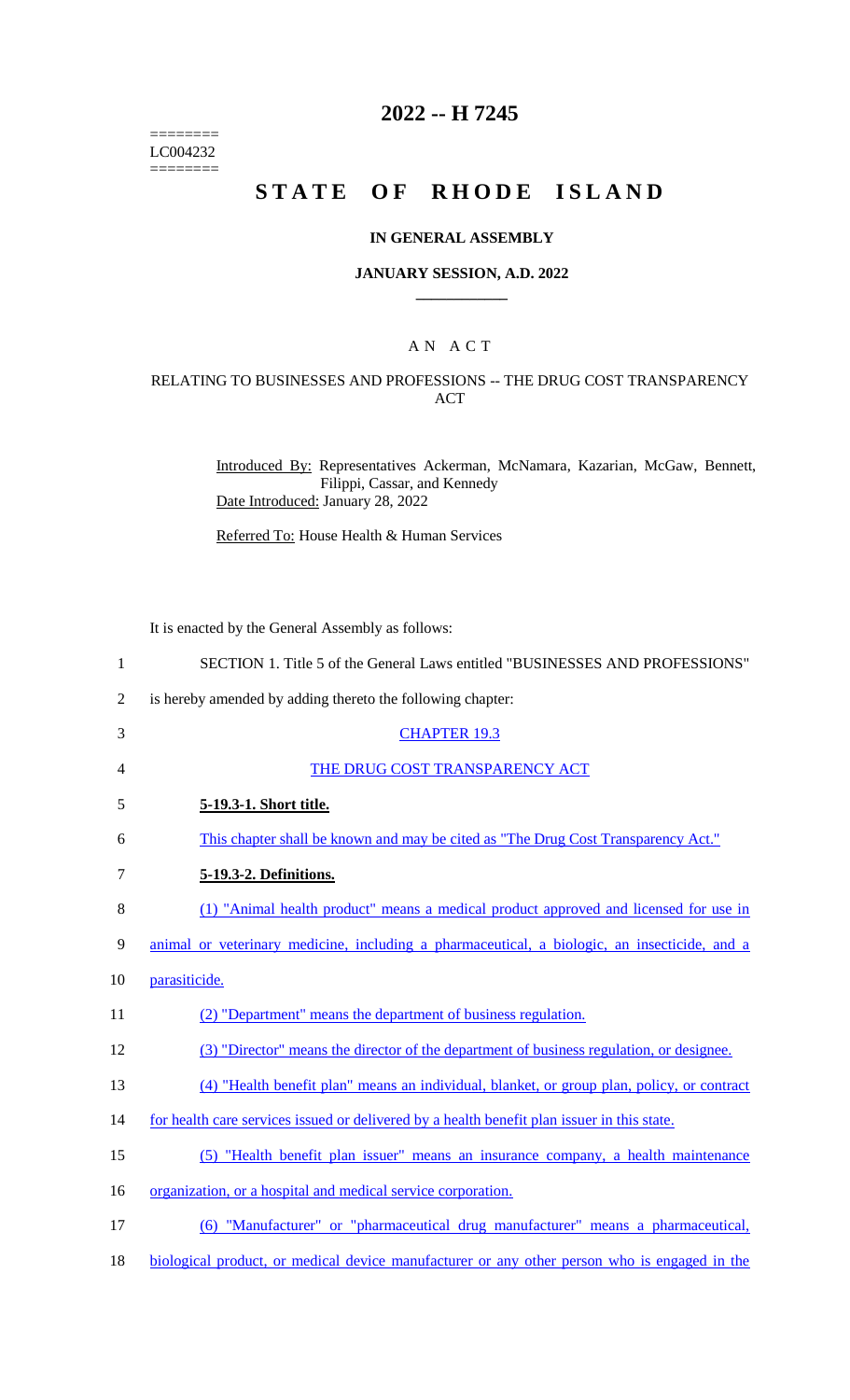1 production, preparation, propagation, compounding, processing, marketing, packaging, repacking, distributing, or labeling of prescribed products. The term does not include a wholesale distributor of biological products, a retailer, or a pharmacist. The term also does not include a manufacturer whose only prescribed products are classified as Class I by the U.S. Food and Drug Administration, 5 are exempt from pre-market notification under § 510(k) of the Federal Food, Drug and Cosmetic Act 21 U.S.C. 360, and are sold over the counter without a prescription. (7) "Pharmacy benefit manager" means a person or entity who contracts with a pharmacy 8 on behalf of an insurer, health plan, or third-party administrator to administer to manage prescription drug benefits. (8) "Prescription drug" means a drug as defined in 21 U.S.C. § 321. (9) "Rebate" means a discount or concession that affects the price of a prescription drug to 12 a pharmacy benefit manager or health benefit plan issuer for a prescription drug manufactured by 13 the pharmaceutical drug manufacturer. (10) "Specialty drug" means a prescription drug covered under Medicare Part D that 15 exceeds the specialty tier cost threshold established by the Centers for Medicare and Medicaid Services. (11) "Utilization management" means a set of formal techniques designed to monitor the 18 use of, or evaluate the medical necessity, appropriateness, efficacy, or efficiency of, health care 19 services, procedures, or settings. **5-19.3-3. Drug pricing disclosure.** (a) Not later than the fifteenth day of each calendar year, a pharmaceutical drug 22 manufacturer shall submit a report to the director stating the current wholesale acquisition cost information for the U.S. Food and Drug Administration-approved drugs sold in or into this state by 24 that manufacturer. (b) The director shall develop an Internet website to provide to the general public drug 26 price information submitted under subsection (a) of this section. The Internet website shall be made available on the department's website with a dedicated link that is prominently displayed on the home page or by a separate easily identifiable Internet address. (c) This section applies only to a drug with a wholesale acquisition cost of at least one hundred dollars (\$100) for a thirty (30) day supply before the effective date of an increase described by this section. Not later than thirty (30) days after the effective date of an increase of forty percent (40%) or more over the preceding three (3) calendar years or fifteen percent (15%) or more in the preceding calendar year in the wholesale acquisition cost of a drug to which this section applies, a pharmaceutical drug manufacturer shall submit a report to the director. The report shall include the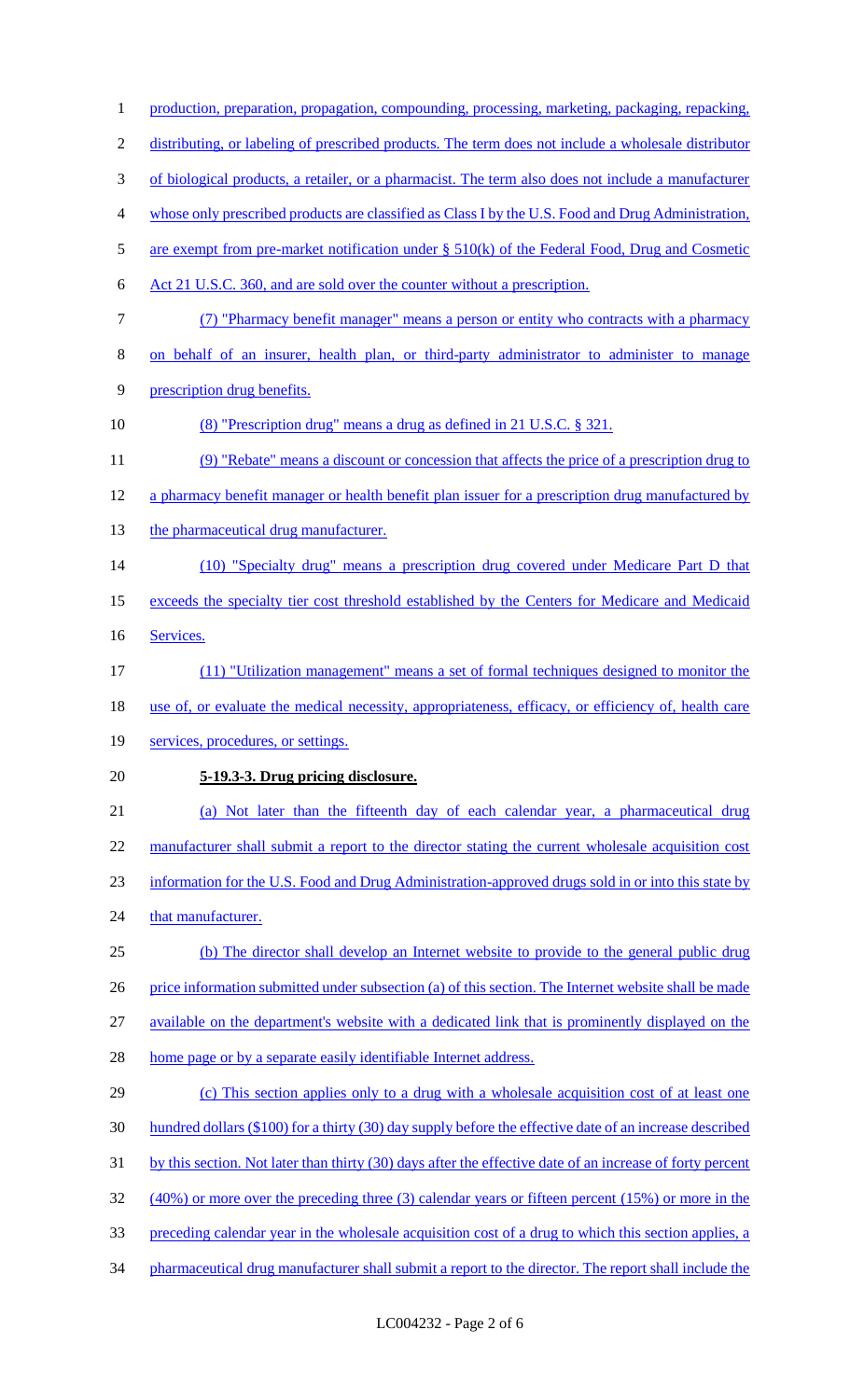following information: 2 (1) The name of the drug; (2) Whether the drug is a brand name or generic; (3) The effective date of the change in wholesale acquisition cost; (4) Aggregate, company-level research and development costs for the most recent year for which final audit data is available; (5) The name of each of the manufacturer's prescription drugs approved by the U.S. Food and Drug Administration in the previous three (3) calendar years; (6) The name of each of the manufacturer's prescription drugs that lost patent exclusivity in the United States in the previous three (3) calendar years; and (7) A statement regarding the factor or factors that caused the increase in the wholesale acquisition costs and an explanation of the role of each factor's impact on the cost. 13 (d) The quality and types of information and data that a pharmaceutical drug manufacturer 14 submits to the director under subsection (c) of this section shall be consistent with the quality and types of information and data that the manufacturer includes in the manufacturer's annual 16 consolidated report on Securities and Exchange Commission Form 10-K or any other public disclosure. (e) Not later than sixty (60) days after receipt of the report submitted under subsection (c) 19 of this section, the director shall publish the report on the Internet website described by subsection 20 (b) of this section. **5-19.3-4. Pharmacy benefit manager information.** (a) Not later than February 1 of each year, each pharmacy benefit manager shall file a report with the director. The report shall state for the immediately preceding calendar year: (1) The aggregated rebates, fees, price protection payments, and any other payments collected from pharmaceutical drug manufacturers; and (2) The aggregated dollar amount of rebates, fees, price protection payments, and any other payments collected from pharmaceutical drug manufactures that were: 28 (i) Passed to: 29 (A) Health benefit plan issuers; or (B) Enrollees at the point of sale of a prescription drug; or (ii) Retained as revenue by the pharmacy benefit manager. (b) Notwithstanding subsection (a) of this section, the report due not later than February 1, 2023, under subsection (a) of this section, shall state the required information for the immediately preceding three (3) calendar years in addition to stating the required information for the preceding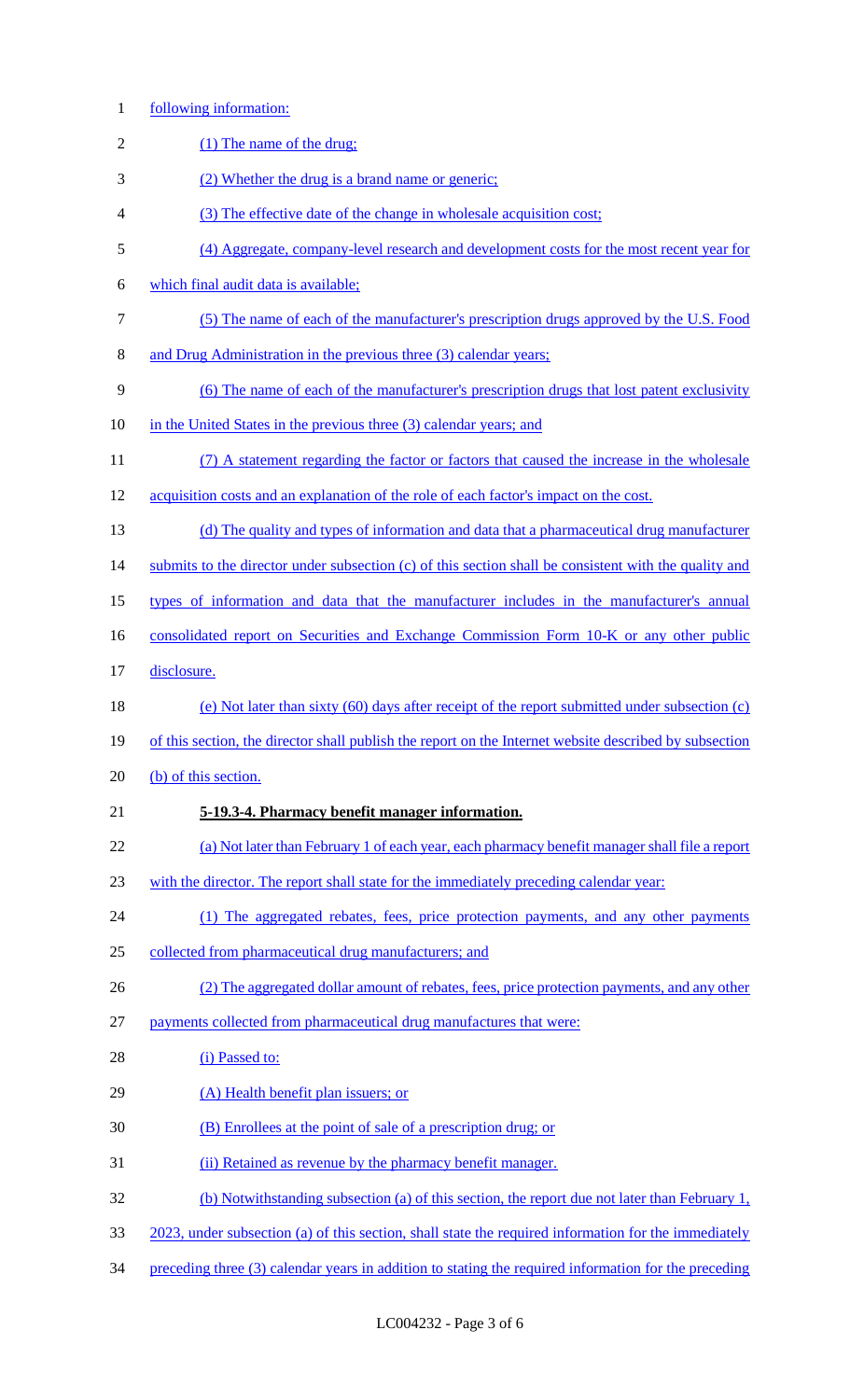| $\mathbf{1}$   | calendar year. The requirement for information of the preceding three (3) years shall only apply to   |
|----------------|-------------------------------------------------------------------------------------------------------|
| $\sqrt{2}$     | the report due not later than February 1, 2023.                                                       |
| 3              | (c) A report submitted by a pharmacy benefit manager shall not disclose the identity of a             |
| $\overline{4}$ | specific health benefit plan or enrollee, the price charged for a specific prescription drug or class |
| $\mathfrak s$  | of prescription drugs, or the amount of any rebate or fee provided for a specific prescription drug   |
| 6              | or class of prescription drugs.                                                                       |
| $\tau$         | (d) Not later than May 1 of each year, the director shall publish the aggregated data from            |
| $8\,$          | all reports for that year required by this section in an appropriate location on the department's     |
| 9              | Internet website. The combined aggregated data from the reports shall be published in a manner        |
| 10             | that does not disclose or tend to disclose proprietary or confidential information of any pharmacy    |
| 11             | benefit manager.                                                                                      |
| 12             | 5-19.3-5. Health benefit plan issuer information.                                                     |
| 13             | (a) Not later than February 1 of each year, each health benefit plan issuer shall submit to           |
| 14             | the director a report that states for the immediately preceding calendar year:                        |
| 15             | (1) The names of the twenty-five (25) most frequently prescribed prescription drugs across            |
| 16             | all plans;                                                                                            |
| 17             | (2) The percent increase in annual net spending for prescription drugs across all plans;              |
| 18             | (3) The percent increase in premiums that were attributable to prescription drugs across all          |
| 19             | plans;                                                                                                |
| 20             | (4) The percentage of specialty drugs with utilization management requirements across all             |
| 21             | plans; and                                                                                            |
| 22             | (5) The premium reductions that were attributable to specialty drug utilization                       |
| 23             | management.                                                                                           |
| 24             | (b) A report submitted by a health benefit plan issuer shall not disclose the identity of a           |
| 25             | specific health benefit plan or the price charged for a specific prescription drug or class of        |
| 26             | prescription drugs.                                                                                   |
| 27             | (c) Not later than May 1 of each year, the director shall publish the aggregated data from            |
| 28             | all reports for that year required by this section in an appropriate location on the department's     |
| 29             | Internet website. The combined aggregated data from the reports shall be published in a manner        |
| 30             | that does not disclose or tend to disclose proprietary or confidential information of any health      |
| 31             | benefit plan issuer.                                                                                  |
| 32             | 5-19.3-6. Rules and regulations.                                                                      |
| 33             | The director shall adopt rules and regulations to implement the provisions of this chapter.           |
| 34             | 5-19.3-7. Administrative penalty.                                                                     |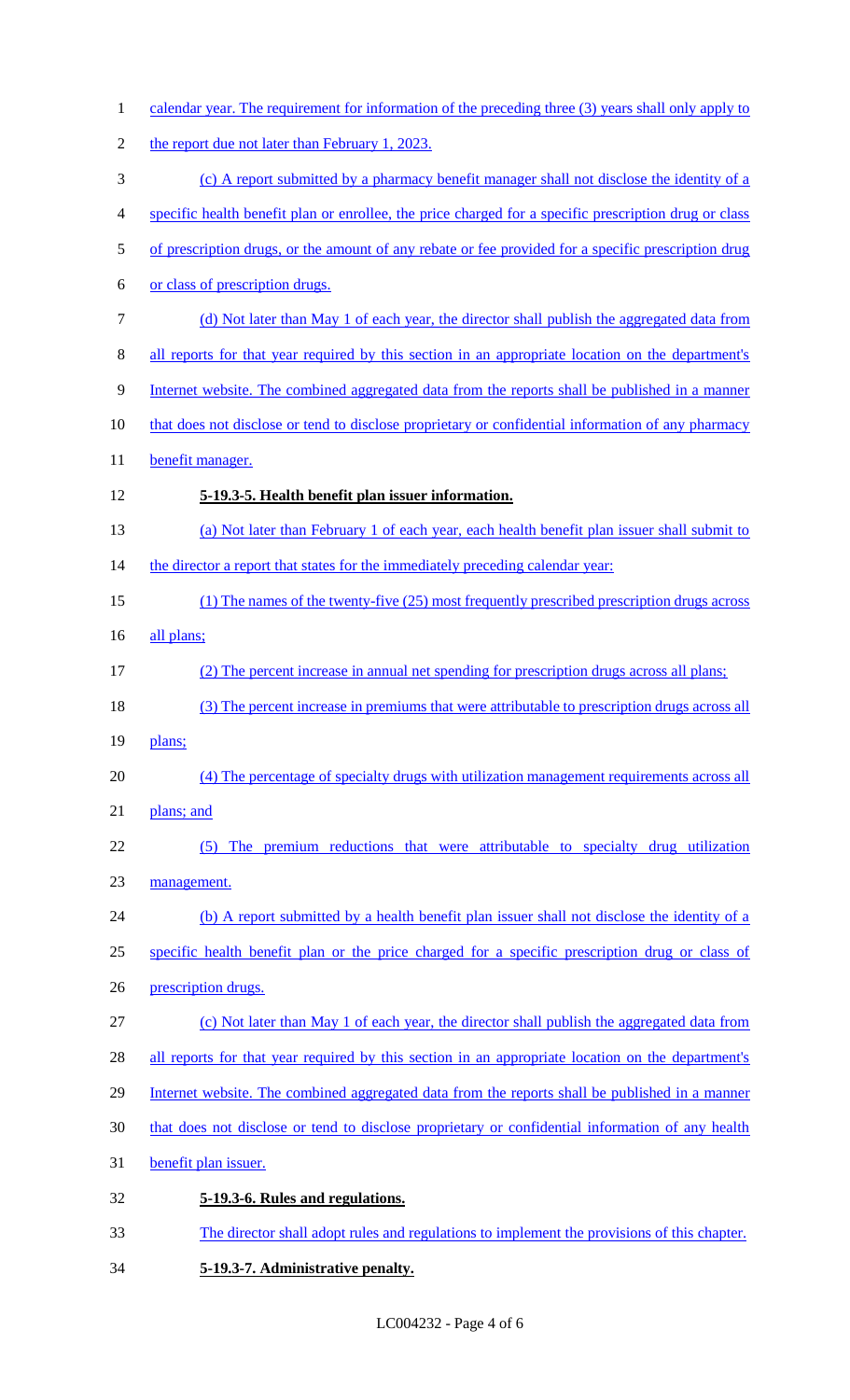- 1 The director may assess an administrative penalty up to one thousand dollars (\$1,000) per
- 2 violation by any person or entity that fails to comply with any provision of this chapter or any rule
- 3 or regulation issued by the director pursuant to § 5-19.3-6.

### 4 **5-19.3-8. Appeal procedure.**

- 5 Any administrative penalty assessed by the director pursuant to § 5-19.3-7 may be appealed
- 6 in accordance with the chapter 35 of title 42 ("the administrative procedures act").
- 7 SECTION 2. This act shall take effect upon passage.

======== LC004232 ========